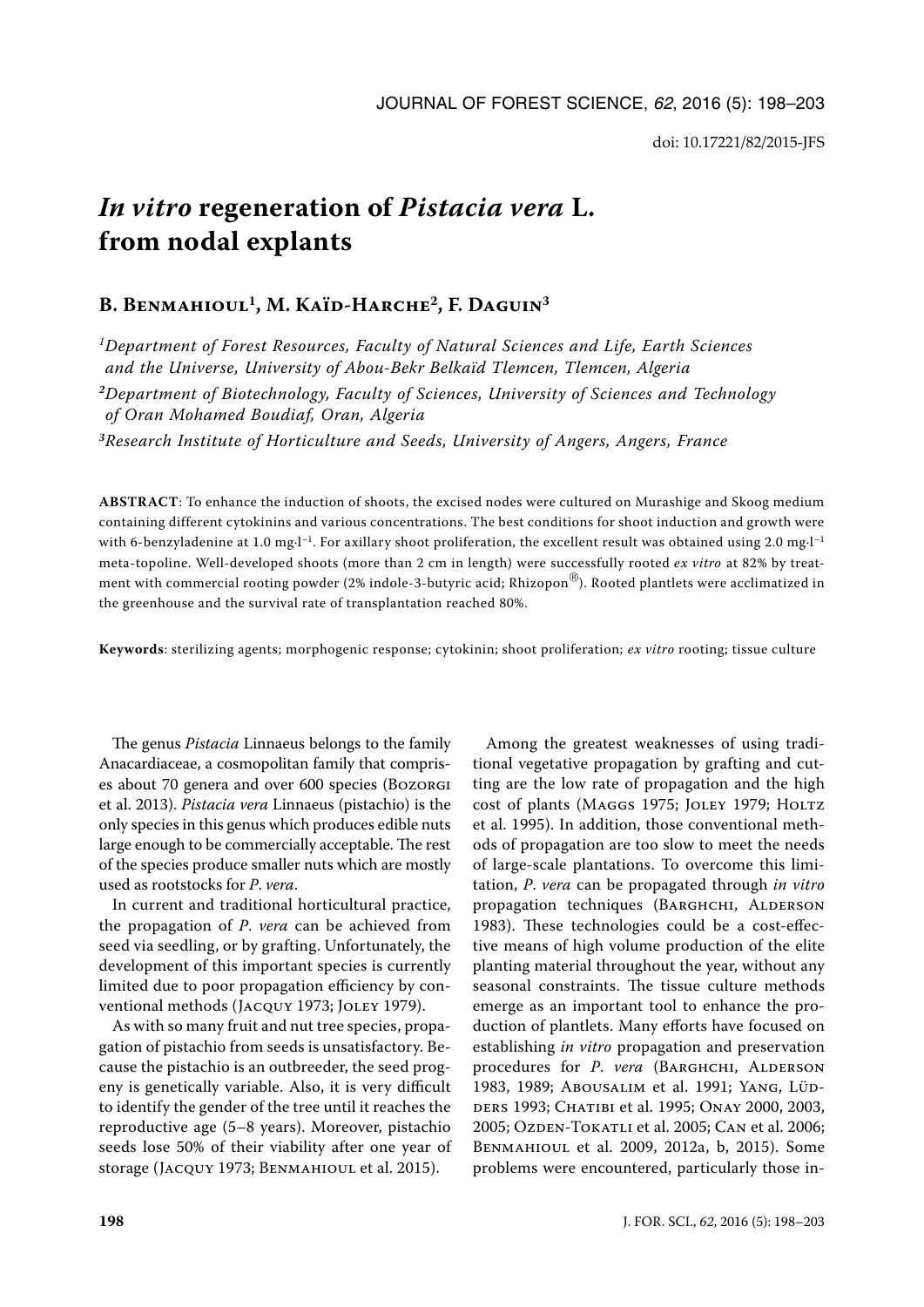volving contamination, tissue browning and a lack of reaction of the mature plant material (Benmahioul 2009).

The establishment of tissue culture is one of the major difficult stages in the *in vitro* plant propagation. In the present study, the influence of sterilizing agents and cytokinins on *in vitro* introduction and establishment of axillary shoots was analysed. Our specific objectives were (*i*) to establish the best surface sterilization and determine the suitable cytokinin type and concentration for *in vitro* shoot proliferation from nodal explants, (*ii*) to root and acclimatize micropropagated pistachio shoots.

# **Material and methods**

**Plant material and sterilization methods**. Mature seeds of *P*. *vera* were collected from El Fehoul orchards (Tlemcen, Algeria). They were harvested from the same mother tree. The seeds were planted in plastic pots containing a mixture of peat and soil  $(1:1 \text{ v/v})$ and kept in the greenhouse. The pots were watered (every 2–3 days, on average) with ordinary water. Stem tips from 6-month-old seedlings (Fig. 1a) were used as explants for establishing *in vitro* cultures.

The shoots were prepared for a sterilization procedure by removing all expanded leaves and they were washed under running water. After division, the explants were rinsed by soaking them in 70% ethanol ( $v/v$  H<sub>2</sub>O) for 1 min and then disinfected according to two methods tested:

(*i*) The first lot from stem segments was disinfected for 10 min in an aqueous mercury chloride  $(HgCl<sub>2</sub>)$  solution at 0.1% (w/v). Two 10 min rinses in a calcium chloride (CaCl<sub>2</sub>) solution at 0.3% (w/v) were carried out in order to reduce toxicity;

(*ii*) The second lot from stem segments was disinfected for 10 min in a solution of sodium hypochlorite (NaOCl 2.6% available chlorine) containing a few drops of a wetting agent.

Afterwards, for each lot, the stem segments were washed thoroughly 3–4 times with sterile distilled water, and inoculated vertically onto a shoot induction medium.

**Culture media and conditions**. All the cultures were grown in a culture room at  $22 \pm 1^{\circ}C$ , 16 h photoperiod with light at 40  $\mu$ mol·m<sup>-2</sup>·s<sup>-1</sup> (photosynthetic



Fig. 1. *In vitro* regeneration of *Pistacia vera* from nodal explants (bar = 10 mm): using greenhouse-grown mother plants as a source of nodal stem segments (a), shoot development from nodal segment explants after 30 days of culture on Murashige and Skoog (MS) medium containing 1 mg·l<sup>-1</sup> 6-benzyladenine (b), 0.5 mg·l<sup>-1</sup> zeatin (c), 2 mg·l<sup>-1</sup> kinetin (d), callus induction from nodal segments on MS medium supplemented with thidiazuron (e), development of multiple shoots after 1 month of culture on the MS medium fortified with  $2$  mg $l^{-1}$  meta-topolin (f), vigorous shoots obtained after 30 days on hormone-free MS medium containing 0.2% activated charcoal (g), *ex vitro* rooting of microcuttings treated with 2% indole-3-butyric acid (Rhizopon®, Hazerswoude-Rijndijk, Netherlands) (h), acclimatized microplant in the greenhouse after 2 months under *ex vitro* conditions (i)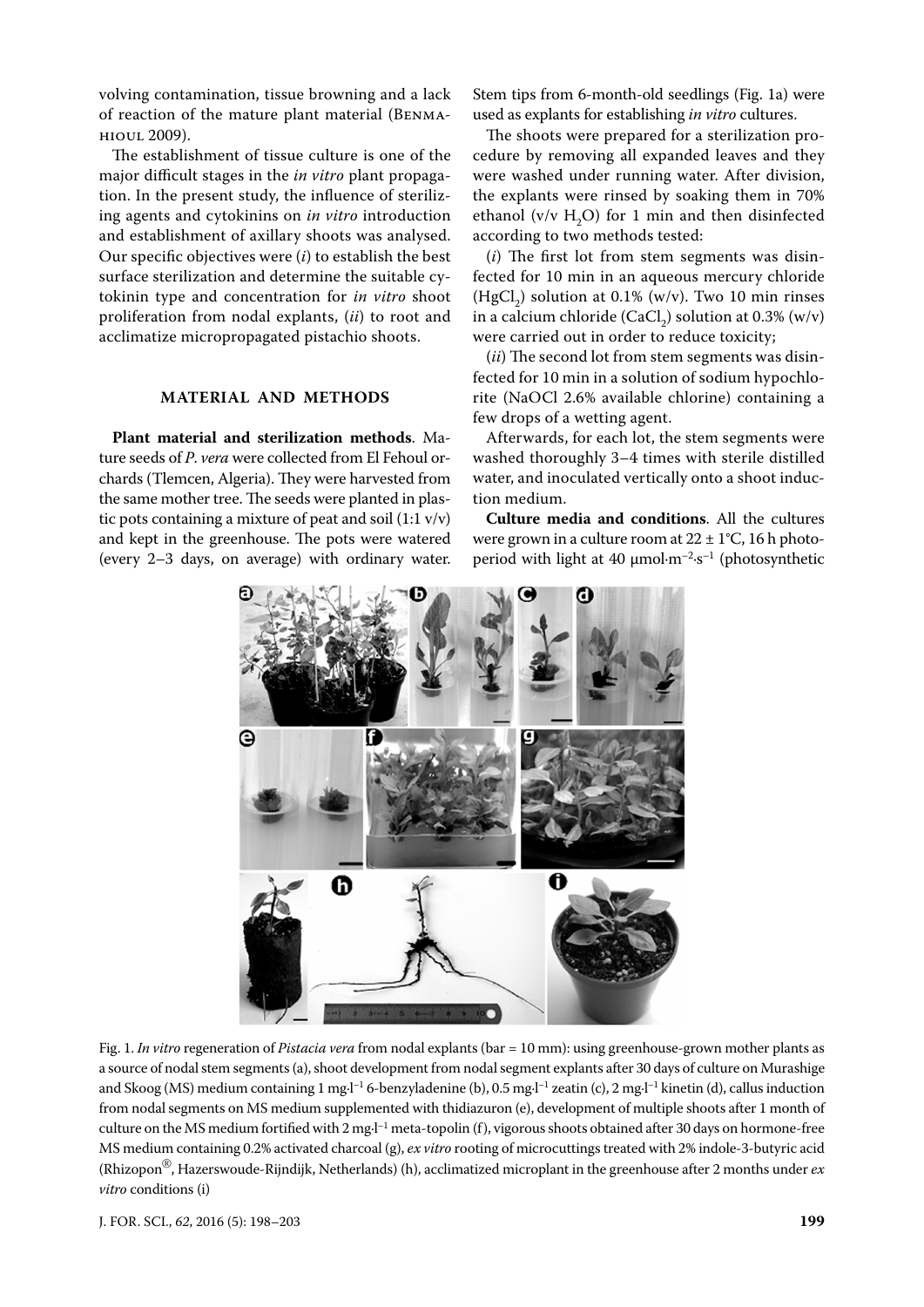photon flux density) (cool white fluorescent tubes) at the culture level. The vessels used in the experiments were applicable for culture initiation after surface disinfection, the nodal segments were put into the glass tubes ( $25 \times 150$  mm), each containing 15 ml of nutrient media, and for a multiplication step the shoots were transferred in flasks containing 50 ml of the medium. The basal Murashige and Skoog (MS) medium (Murashige, Skoog 1962) supplemented with vitamins  $B_5$  (GAMBORG et al. 1968), 100 mg $I^{-1}$ inositol, 500 mg $\cdot$ l<sup>-1</sup> casein hydrolysate and 3% (w/v) sucrose was used throughout this study. Media were adjusted to pH 5.7 with 0.1N KOH and supplemented with 0.7% (w/v) Difco Bacto agar (before sterilization by autoclaving at 113°C for 20 min).

**Shoot induction and multiplication**. Shoot tips were trimmed aseptically to 8–10 mm long segments and inoculated onto the basal MS medium supplemented with various cytokinins: 6-benzyladenine (BA), kinetin (KIN) or zeatin (ZT) at 0.5, 1, 2 or 4 mg·l<sup>-1</sup> and thidiazuron (TDZ) at lower concentrations (0.1, 0.2, 0.4 or 1 mg $-l^{-1}$ ). After 30 days of culture, the following parameters were monitored: percentage of contamination, percentage of regeneration, shoot length and number of leaves per shoot.

Sprouted axillary shoots (1 cm or larger) were excised from the mother nodal explants after 30 days and subjected to further proliferation on MS medium amended with  $2 \text{ mg-l}^{-1}$  meta-topolin (mT) (BENMAHIoul et al. 2012a). The shoots longer than 20 mm were isolated from proliferating cultures and transferred onto a fresh PGR-free medium containing 0.2% (w/v) activated charcoal (Benmahioul et al. 2012b).

*Ex vitro* **root induction and acclimatization**. For *ex vitro* rooting, plantlets were rinsed in water to remove the culture medium. The basal ends of the shoots were dipped in commercial rooting powder (2% indole-3-butyric acid; Rhizopon®, Hazerswoude-Rijndijk, Netherlands) prior to planting (Benmahioul et al. 2012a). The microshoots were then inserted into Fertis® plugs ( $4 \times 6$  cm) containing a peat-perlite-vermiculite (80/15/5%) mixture, placed in covered plastic trays and maintained under high relative humidity conditions. The culture room conditions were the same as for the *in vitro* proliferation tests.

Regenerated plantlets were transplanted to pots containing peat/perlite/vermiculite  $(1:1:1 \text{ v/v/v})$ and then transferred to the greenhouse.

**Statistical analyses**. An analysis of variance of treatment means was performed using the Statgraph software (Manugistics, Inc., Rockville, USA), while the mean separation was checked by Duncan's multiple range test. The significance level was set at  $P < 0.05$ . The results are expressed as mean  $\pm$ standard error.

## **Results and discussion**

### **Surface sterilization**

Results of sterilization procedures and development of shoots from initial explants are documented in Table 1. Seven days after incubation on an establishment medium, the axillary buds started to burst. The sterilization procedure was successful and 95.7% of the inoculated explants were free of contamination. Sodium hypochlorite was more conducive to rosette development (75%) but did not significantly differ from mercuric chloride (66.7%).

The establishment of tissue culture is one of the most difficult stages in the *in vitro* plant propagation (Riffaud, Cornu 1981; Meynier 1985; Nin et al. 1994; Mascarello et al. 2007). Two major problems are associated with this phase: the right choice of explants and the sterilization procedure. Various methods have been applied to surface sterilize explants but these depended on the explant type and species used.

There are many reports of surface sterilization in plant tissue culture using  $HgCl_2^{\bullet}$  (Sujatha, Reddy 1998; Husain, Anis 2009; Wie et al. 2015). However, a long period of exposure to  $HgCl<sub>2</sub>$  leads to browning and death of explants (Danso et al. 2011; Sen et al. 2013).

The use of sodium hypochlorite for sterilization of plant explants from different sources has been reported. Kılınç et al. (2015) sterilized the mature lentisk seeds using sodium hypochlorite (20%) for 20 min. Also, AHMED et al. (2011) reported that the best results were obtained with 1% NaOCl for

Table 1. Influence of sterilizing agents on decontamination and regeneration of pistachio shoots

| Sterilizing agents | Number of explants cultured | Contamination (%) | Morphogenic response (%) | Rosettes (%)    |
|--------------------|-----------------------------|-------------------|--------------------------|-----------------|
| HgCl               |                             | $4.4^a$           | 86.7 <sup>a</sup>        | $66.7^{\rm a}$  |
| <b>NaOCl</b>       | 48                          | 4.2 <sup>a</sup>  | $83.3^{a}$               | 75 <sup>a</sup> |
|                    |                             | 4.3               | 84.9                     |                 |

percentages followed by the same letter within each column are not significantly different at *P* < 0.05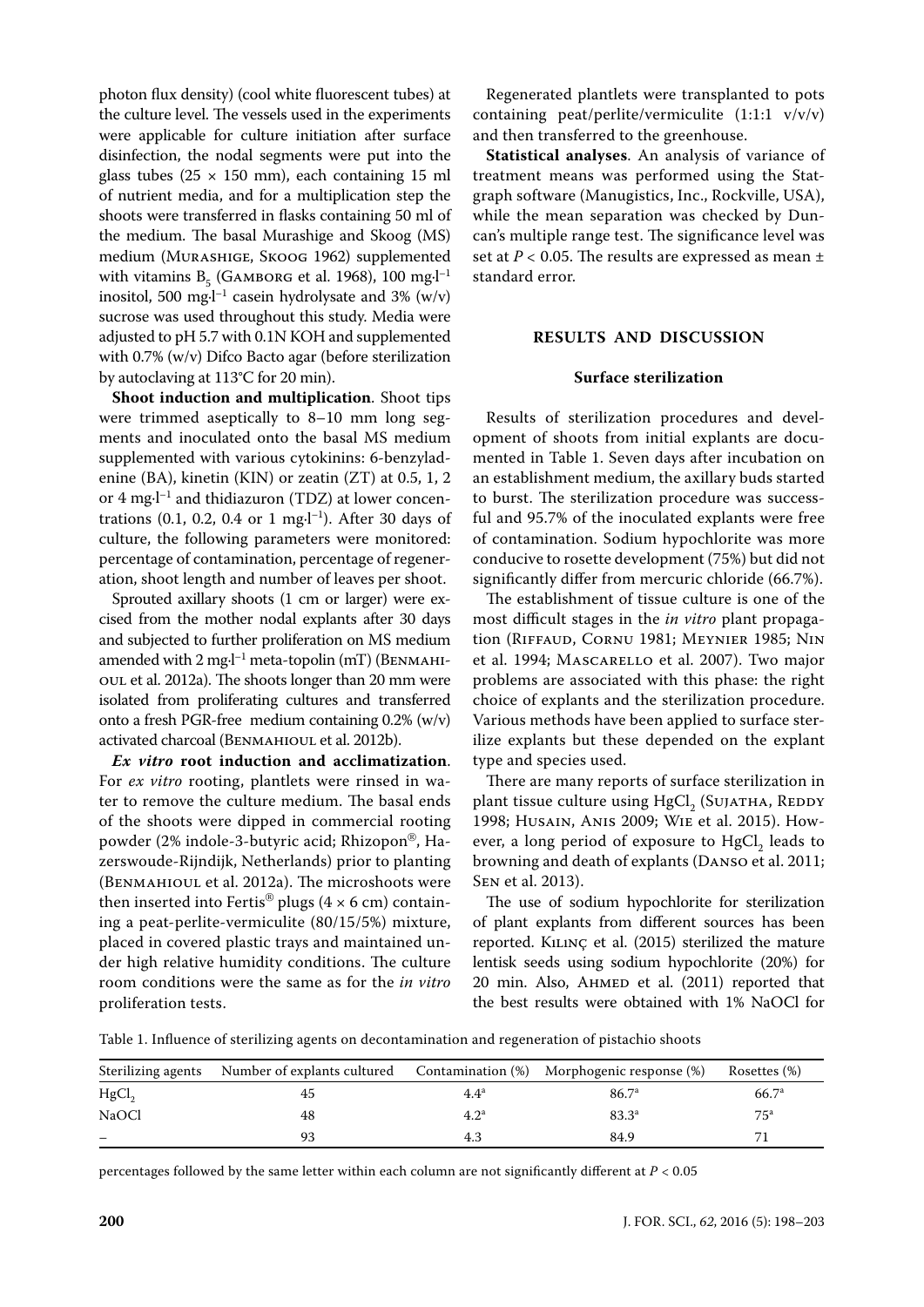2 min sterilization. The hydrogen peroxide (10% (w/v) solution for 5–10 min was also a successful surface sterilization method (OzDEN-TOKATLI et al. 2005).

Benmahioul (2009) reported the effect of the season on percent response of explants and frequency of contamination. Indeed, all explants collected during autumn (dormant axillary bud) from adult trees were contaminated after a few days. However, the best results were recorded with nodal segments taken in full growth (spring). The contamination percentage of 84.7 and 38.7% was recorded with sodium hypochlorite and mercuric chloride, respectively.

The main problem of *in vitro* propagation of the mature material of pistachio is the endogenous contamination of initial explants and phenolic compound exudation. However, in pistachio like in many other woody plants it was found that juvenile explants are far more responsive and are comparatively easy to establish. In the present study, the two types of tested sterilizing agents showed good results. No difference was noted between  $\mathrm{HgCl}_{2}$  and NaOCl. Nevertheless, the best morphological appearance of shoots was obtained in explants treated with sodium hypochlorite. Using explants from juvenile material (seedling) was better for sterilization and gave more than 95% of sterile explants.

#### **Shoot induction and multiplication**

Nodes with axillary buds were placed onto MS medium amended with different cytokinins (BA, KIN, ZT and TDZ). The induction of shoots varied with the type and concentration of these cytokinins tested. The mean percentages of shoot induction were 34.4, 58.3, 62.5 and 75% for TDZ, KIN, BA and ZT, respectively (Table 2).

Concerning the concentration of the cytokinin employed, BA at 1 mg·l<sup>-1</sup>, KIN at 2 mg·l<sup>-1</sup> and ZT at 4 mg $\cdot$ l<sup>-1</sup> gave the highest percentage of burst axillary buds (91.7%). However, differences in shoot height and foliar organogenesis were noted. In comparison with the other three cytokinins tested, MS medium containing BA (1 mg·l−1) was found to be most favourable for shoot elongation (2.0 cm) and produced 6–8 leaves per shoot (Fig. 1b). These results were similar to the findings of Xu et al. (2008), who pointed out that BA was very effective in the shoot proliferation of *Malus zumi* (Matsumura) Rehder. In our experiment, the media containing ZT gave also the best results but shoot elongation was restricted (Fig. 1c). Kinetin was found less suitable for shoot growth (only 0.6 cm) in comparison with BA (Table 2, Fig. 1d). In return, TDZ induced

undesirable callus formation on the explants. The callus was generally limited to the developing shoot apical meristem (Fig. 1e).

Cytokinins are known to induce both axillary and adventitious shoot formation from meristematic explants (George 1993). The most efficient and commonly used cytokinin in plant tissue culture is BA (Bonga, Von Aderkas 1992). 6-Benzyladenine, its riboside and nucleotide are naturally occurring cytokinins in plant tissues and are relatively stable in comparison with other cytokinins  $(LETHAM, PALNI 1983)$ ; this may be the possible explanation for the enhanced morphogenic response as obtained with BA. However, TDZ is reported to stimulate the formation of callus, adventitious shoots, or somatic embryos at concentrations higher than 1 mM (HUETTEMAN, PREECE 1993).

The axillary shoots (1 cm or longer) were separated from mother nodal explants and transferred for proliferation on MS medium amended with  $2 \text{ mg-l}^{-1} \text{ mT}$ 

Table 2. Effect of the type and concentration of cytokinin on regeneration, shoot length and average leaf number per rosette after 30 days of culture (*n* = 24 explants per treatment)

|                |                   |                       | Cytokinin Regeneration Shoot length Number of leaves |
|----------------|-------------------|-----------------------|------------------------------------------------------|
| $(mg·l^{-1})$  | (%)               | $(cm)^*$              | per shoot*                                           |
| BA             |                   |                       |                                                      |
| 0.5            | 62.5              | $0.6 \pm 0.1$         | $3.4 \pm 1.0$                                        |
| 1              | 91.7              | $2.0 \pm 1.4$         | $6.9 \pm 1.3$                                        |
| $\overline{2}$ | 41.7              | $0.4 \pm 0.1$         | $2.3 \pm 1.0$                                        |
| 4              | 54.2              | $0.2 \pm 0.1$         | $3.0 \pm 1.0$                                        |
| Mean           | $62.5^{ab}$       | $1.2 \pm 1.2^a$       | $4.8 \pm 2.3^b$                                      |
| <b>KIN</b>     |                   |                       |                                                      |
| 0,5            | 58.3              | $0.4 \pm 0.1$         | $2.6 \pm 1.0$                                        |
| $\mathbf{1}$   | 50.0              | $0.7 \pm 0.3$         | $3.6 \pm 0.7$                                        |
| $\overline{2}$ | 91.7              | $0.6 \pm 0.3$         | $3.9 \pm 1.2$                                        |
| $\overline{4}$ | 33.3              | $0.6 \pm 0.3$         | $4.0 \pm 1.4$                                        |
| Mean           | $58.3^{b}$        | $0.6 \pm 0.3^{\rm b}$ | $3.6 \pm 1.2$ <sup>c</sup>                           |
| ZT             |                   |                       |                                                      |
| 0.5            | 45.8              | $1.6 \pm 1.0$         | $6.9 \pm 3.6$                                        |
| $\mathbf{1}$   | 83.3              | $1.3 \pm 0.7$         | $5.8 \pm 2.3$                                        |
| 2              | 79.2              | $1.3 \pm 0.7$         | $6.5 \pm 2.2$                                        |
| 4              | 91.7              | $1.1 \pm 0.6$         | $4.8 \pm 2.0$                                        |
| Mean           | $75.0^{\circ}$    | $1.2 \pm 0.7^{\rm a}$ | $5.7 \pm 2.3^{\circ}$                                |
| <b>TDZ</b>     |                   |                       |                                                      |
| 0.1            | 50.0              |                       |                                                      |
| 0.2            | 41.7              |                       |                                                      |
| 0.4            | 33.3              |                       |                                                      |
| 1              | 12.5              |                       |                                                      |
| Mean           | 34.4 <sup>c</sup> |                       |                                                      |

\*means ± standard error followed by the same letter within each column are not significantly different at *P* < 0.05, BA – 6-benzyladenine, KIN – kinetin, ZT – zeatin, TDZ – thidiazuron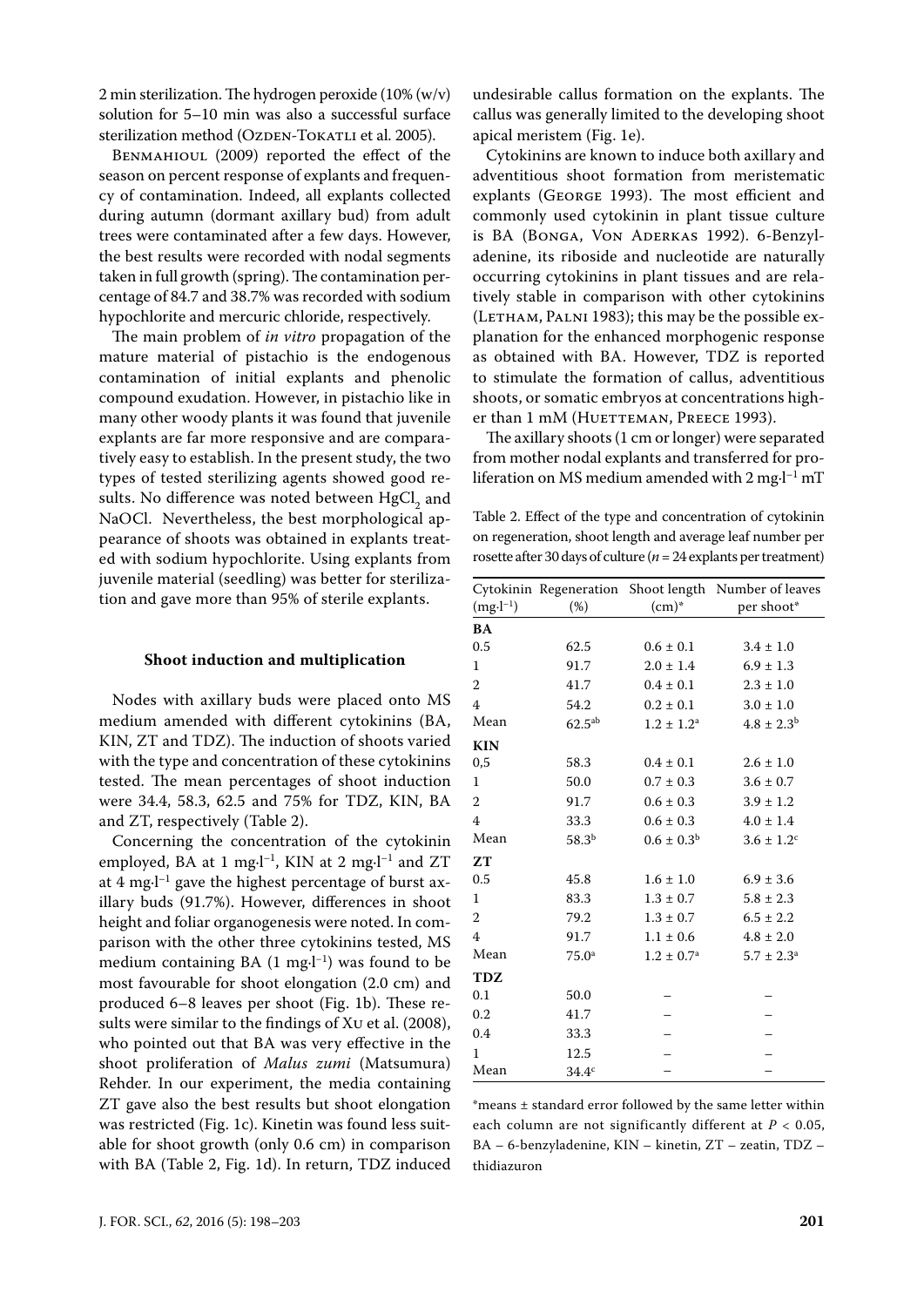(Benmahioul et al. 2012a). The highest number of shoot inductions (on average, six shoots per explants) and faster growth and better appearance of shoots were achieved with this aromatic cytokinin (Fig. 1f). Meta-topolin could be a new source of cytokinins with high morphogenetic activity. Metatopolin is becoming increasingly popular with plant tissue culturists because of its positive effects on several parameters of tissue culture, such as high rate of shoot multiplication and better rooting and acclimatization (Benmahioul et al. 2012a).

After the propagation stage, the shoots longer than 20 mm were isolated from proliferating cultures and transferred onto a fresh PGR-free medium containing 0.2% (w/v) of activated charcoal (Fig. 1g). The aim was to enhance the elongation and strength of plantlets so that they would be suitable for subsequent *ex vitro* rooting and acclimatization experiments.

#### *Ex vitro* **rooting and acclimatization**

The success and cost effectiveness of *in vitro* propagation rely on the rooting percentage and survival of plantlets in field conditions (Martin 2003). In our study, the microplants (approximately 2–3 cm in length) were excised and the cut ends were pulse treated by dipping in commercial rooting powder (Rhizopon®) and then inserted into Fertis® plugs. Thereafter, they were placed in covered plastic trays and maintained under high relative humidity conditions. This method gave the best results in terms of rooting percentage (82%) and number of roots per microplant (3–4 long roots) (Fig. 1h). Approximately 80% of the plantlets transferred to *ex vitro* conditions in a greenhouse were acclimatized correctly (Fig. 1i).

#### **ConclusionS**

Maintenance of an aseptic condition is a prerequisite for successful *in vitro* shoot induction and proliferation. This study indicates that the use of explants from juvenile material (seedling) was better for sterilization and gave more 95% of sterile explants. The contamination percentage was low whatever the sterilizing agents tested (HgCl<sub>2</sub> or NaOCl) and the *in vitro* morphogenic response was very high. On the other hand, the best induction and elongation of shoots in this experiment were achieved using MS medium supplemented with  $1.0$  mg $\cdot$ l<sup>-1</sup> BA which gave the highest percentage of shoot initiation and

the good morphological appearance of shoots. For axillary shoot proliferation, the best result was obtained using 2.0 mg·l–1 meta-topolin. *In vitro* shoots can be rooted easily *ex vitro* in a humidity chamber with commercial rooting powder (2% indole-3-butyric acid; Rhizopon®). This efficient protocol for rapid micropropagation recommended by Benmahioul et al. (2012a) can be utilized for large-scale mass propagation of *P*. *vera*.

#### **References**

- Abousalim A., El Mahboul B., Walali L.D. (1991): La multiplication *in vitro* de *Pistacia vera* L. Revue Réseau Amélioration de la Production Agricole du Milieu Aride, 3: 73–79.
- Ahmed G.U., Shin S.L., Lee C.H. (2011): *In vitro* culture responses of *Cratoneuron decipiens* (Brid.) G. Roth gametophyte for micropropagation. Horticulture, Environment and Biotechnology, 52: 614–620.
- Barghchi M., Alderson P.G. (1983): *In vitro* propagation of *Pistacia vera* L. from seedling tissues. Journal of Horticultural Sciences, 58: 435–445.
- Barghchi M., Alderson P.G. (1989): Pistachio (*Pistacia vera* L.). In: Bajaj Y.P.S. (ed.): Biotechnology in Agriculture and Forestry. Berlin, Springer-Verlag: 68–98.
- Benmahioul B. (2009): Amélioration de la micropropagation *in vitro* du pistachier (*Pistacia vera* L.) en vue de l'extension des vergers en Algérie. [Ph.D. Thesis.] Oran, University of Sciences and Technology of Oran Mohamed Boudiaf: 129.
- Benmahioul B., Kaid-Harche M., Dorion N., Daguin F. (2009): *In vitro* embryo germination and proliferation of pistachio (*Pistacia vera* L.). Scientia Horticulturae, 122: 479–483.
- Benmahioul B., Dorion N., Kaid-Harche M., Daguin F. (2012a): Micropropagation and *ex vitro* rooting of pistachio (*Pistacia vera* L.). Plant Cell Tissue and Organ Culture, 108: 353–358.
- Benmahioul B., Kaid-Harche M., Daguin F. (2012b): Influence of activated charcoal on *in vitro* germination and growth of plantlets of pistachio (*Pistacia vera* L.). International Journal of Science and Nature, 3: 613–616.
- Benmahioul B., Kaid-Harche M., Daguin F. (2015): Cryopreservation of *Pistacia vera* embryonic axes. Journal of Forest Science, 61: 182–187.
- Bonga J.M., Von Aderkas P. (1992): *In Vitro* Culture of Trees. Dordrecht, Kluwer Academic Publishers: 236.
- Bozorgi M., Memariani Z., Mobli M., Surmaghi M.H.S., Shams-Ardekani M.R., Rahimi R. (2013): Five *Pistacia*  species (*P*. *vera*, *P*. *atlantica*, *P*. *terebinthus*, *P*. *khinjuk*, and *P*. *lentiscus*): A review of their traditional uses, phytochemistry, and pharmacology. The Scientific World Journal, 2013: 33.
- Can C., Ozaslan M., Toremen H., Sarpkaya K., Iskender E. (2006): *In vitro* micrografting of pistachio, *Pistacia vera* L.